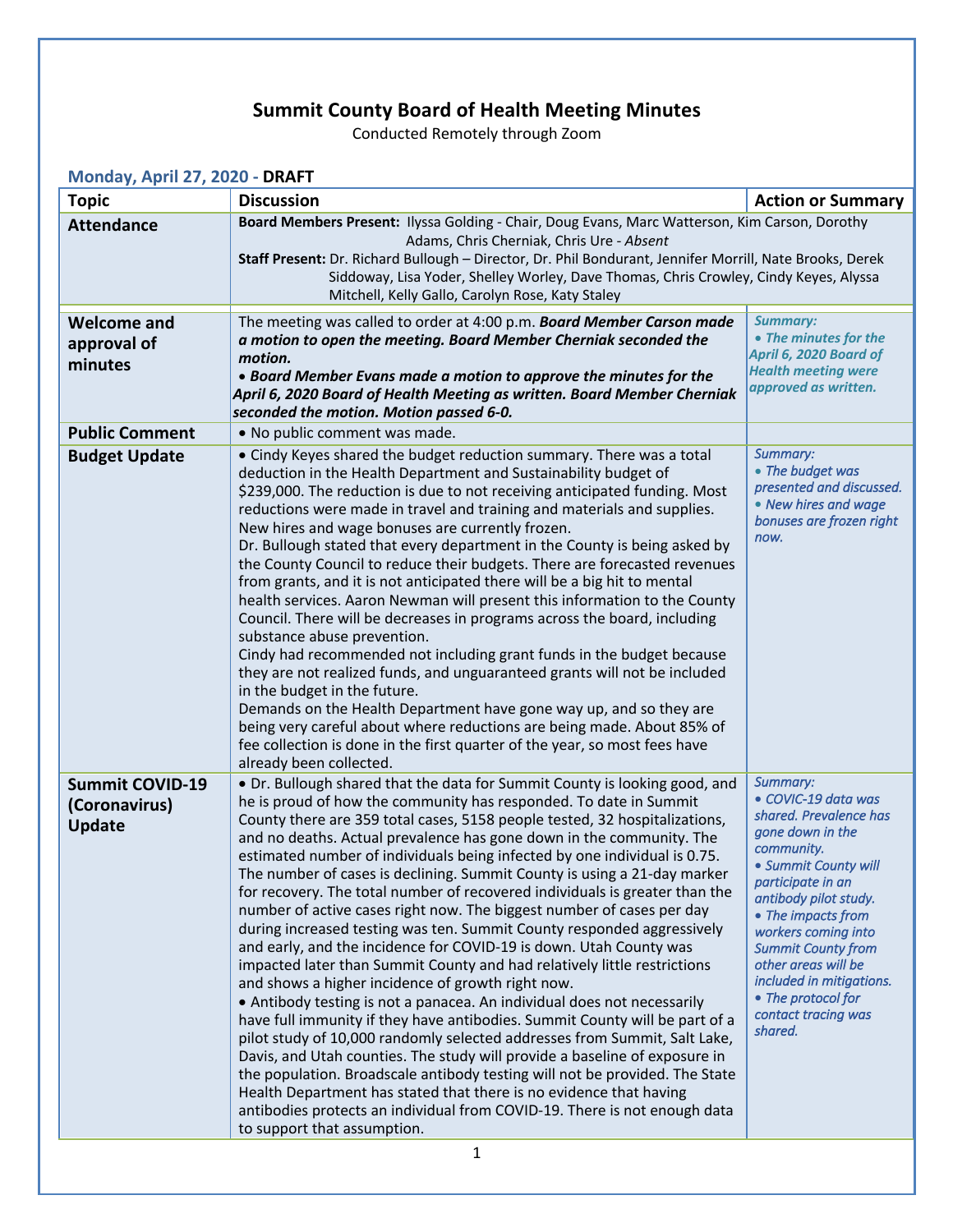| <b>Topic</b>        | <b>Discussion</b>                                                                                                                                                                                                                                                                                                                                                                                                                                                                                                                                                                                                                                                                                                                                                                                                                                                                                                                                                                                                                                                                                                                                                                                                                                                                                                                                                                                                                                                                                                                                                                                                                                                                                                                                                                                                                                                                                                                                                                                                                                                                                                                                                                                                                                                                                                                                                                                                                                                                                                                                                                                                                                                                                                                                                                                                                                                                                                                                                                                                                                                                                                                                                                                                           | <b>Action or Summary</b>                                                                                                                                                                                                                                                                                                                                                                |
|---------------------|-----------------------------------------------------------------------------------------------------------------------------------------------------------------------------------------------------------------------------------------------------------------------------------------------------------------------------------------------------------------------------------------------------------------------------------------------------------------------------------------------------------------------------------------------------------------------------------------------------------------------------------------------------------------------------------------------------------------------------------------------------------------------------------------------------------------------------------------------------------------------------------------------------------------------------------------------------------------------------------------------------------------------------------------------------------------------------------------------------------------------------------------------------------------------------------------------------------------------------------------------------------------------------------------------------------------------------------------------------------------------------------------------------------------------------------------------------------------------------------------------------------------------------------------------------------------------------------------------------------------------------------------------------------------------------------------------------------------------------------------------------------------------------------------------------------------------------------------------------------------------------------------------------------------------------------------------------------------------------------------------------------------------------------------------------------------------------------------------------------------------------------------------------------------------------------------------------------------------------------------------------------------------------------------------------------------------------------------------------------------------------------------------------------------------------------------------------------------------------------------------------------------------------------------------------------------------------------------------------------------------------------------------------------------------------------------------------------------------------------------------------------------------------------------------------------------------------------------------------------------------------------------------------------------------------------------------------------------------------------------------------------------------------------------------------------------------------------------------------------------------------------------------------------------------------------------------------------------------------|-----------------------------------------------------------------------------------------------------------------------------------------------------------------------------------------------------------------------------------------------------------------------------------------------------------------------------------------------------------------------------------------|
|                     | • Dr. Bullough stated that the impacts of workers coming into Summit                                                                                                                                                                                                                                                                                                                                                                                                                                                                                                                                                                                                                                                                                                                                                                                                                                                                                                                                                                                                                                                                                                                                                                                                                                                                                                                                                                                                                                                                                                                                                                                                                                                                                                                                                                                                                                                                                                                                                                                                                                                                                                                                                                                                                                                                                                                                                                                                                                                                                                                                                                                                                                                                                                                                                                                                                                                                                                                                                                                                                                                                                                                                                        |                                                                                                                                                                                                                                                                                                                                                                                         |
|                     | County from other areas need to be mitigated. These mitigations will be<br>built into the requirements for businesses opening back up.<br>• Carolyn Rose shared the protocol for contact tracing. When there is a<br>positive case of COVID-19, an investigator is assigned. The investigator asks<br>the positive individual to provide information about close contacts (those<br>who the individual was within six feet of for more than fifteen minutes in<br>the last two weeks). Those contacts are then put on a fourteen-day<br>monitoring period. Most contact tracing is being done by the Utah<br>Department of Health.                                                                                                                                                                                                                                                                                                                                                                                                                                                                                                                                                                                                                                                                                                                                                                                                                                                                                                                                                                                                                                                                                                                                                                                                                                                                                                                                                                                                                                                                                                                                                                                                                                                                                                                                                                                                                                                                                                                                                                                                                                                                                                                                                                                                                                                                                                                                                                                                                                                                                                                                                                                          |                                                                                                                                                                                                                                                                                                                                                                                         |
| <b>Proposed New</b> | • Dr. Bullough stated that Summit County will follow the Governor's Utah<br>Leads Together 2.0 plan and believes that the specific recommendations of                                                                                                                                                                                                                                                                                                                                                                                                                                                                                                                                                                                                                                                                                                                                                                                                                                                                                                                                                                                                                                                                                                                                                                                                                                                                                                                                                                                                                                                                                                                                                                                                                                                                                                                                                                                                                                                                                                                                                                                                                                                                                                                                                                                                                                                                                                                                                                                                                                                                                                                                                                                                                                                                                                                                                                                                                                                                                                                                                                                                                                                                       | Summary:<br>• The new Health Order                                                                                                                                                                                                                                                                                                                                                      |
| <b>Health Order</b> | the plan are logical. Summit County has not been pressured into adopting<br>the 2.0 plan. The favorable data that was discussed shows that moving to<br>the moderate stage right now is good timing. There are some gaps in the<br>2.0 plan. Summit County Health Department is gathering proposals from<br>the business sector, which are due today. The applications were put<br>together by businesses and community liaisons to develop<br>recommendations for opening businesses.<br>• Dr. Bondurant stated that appeals have somewhat driven this process<br>where business sectors identify the concerns of reopening businesses.<br>thirty-one work groups were set up to establish the protocols to fill in the<br>gaps left by the 2.0 plan. Each group was appointed a county liaison who<br>would submit the group's proposal to the Health Department for review. If<br>approved by the Health Department, then the protocols will be included in<br>the new Health Order. The Health Department will decide if each business<br>sector that has submitted a proposal will be able to open, open with<br>restrictions, or not open. The review process will include the Health<br>Department, the County Council, and Legal. Reviews will be completed by<br>tomorrow afternoon to be published in the Health Order if appropriate.<br>Some of the individual industries have proposed stricter regulations than<br>what the Health Department would have thought of. The process of<br>reopening businesses will take time and a stabilized approach. The County<br>needs to get it right the first time to prevent having to close businesses<br>again. The Health Order will be reassessed on May 15, 2020. Some<br>industries may not be ready to open by May 1, 2020 and may have<br>additional time to open. If approved, businesses may open any time after<br>May 1 <sup>st</sup> , if they meet the conditions in the new Health Order.<br>Dr. Bullough stated that the Health Order will go into effect on May 1,<br>2020 and will include a lifting of the stay-at-home order. The 2.0 plan has<br>strong language about social distancing, gatherings, and masks.<br>Restrictions on intra-county travel will be eased. It is anticipated that State<br>Parks in Summit County will open with restrictions. The 2.0 plan suggests<br>that libraries and schools remain closed. The appeals process will continue,<br>and it is anticipated that there will be several appeals.<br>Many business sectors will have restrictions that are not included in their<br>proposals, and the working groups will evaluate what is working and what<br>is not. Moving to yellow may come at the end of the summer. Dr. Bullough<br>stated there are many businesses that are already self-regulating. Most<br>violations are reported by other businesses. The Health Department will be<br>on top of complaints as they come in and encourages reporting of<br>violators. Businesses want to be conservative and do things the right way<br>so they do not have to go back to red. Many restaurants will not have in-<br>house dining yet.<br>Board Member Carson stated there is a dynamic tension between | follows the Governor's<br><b>Utah Leads Together 2.0</b><br>plan. proposals from<br>business sectors will fill in<br>the gaps of the 2.0 plan.<br>• Based on proposals<br>from 31 business sectors,<br>businesses will be<br>approved to open, open<br>with additional<br>restrictions, or not be<br>approved to open.<br>• The new Health Order<br>will go into effect May 1,<br>2020. |